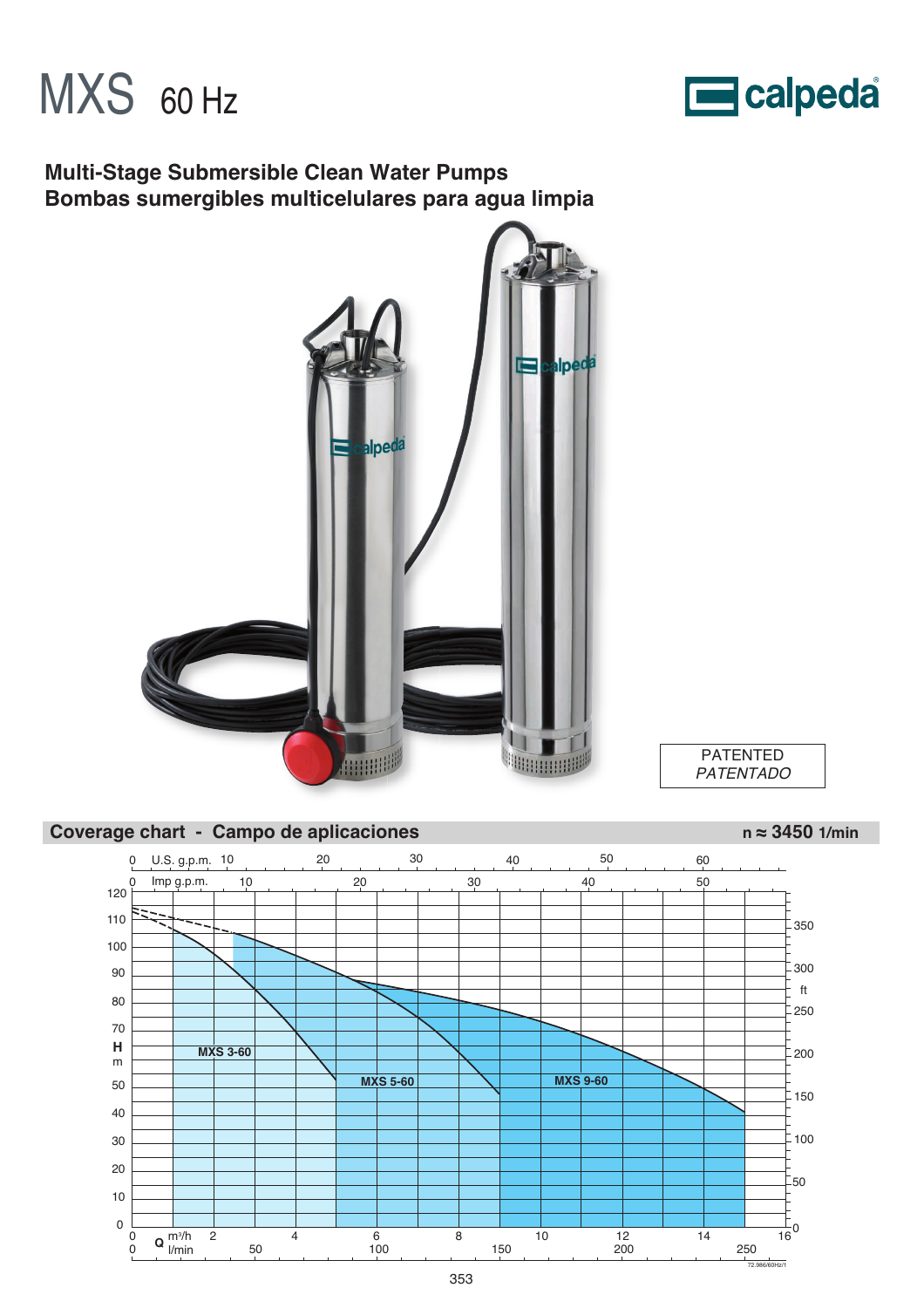

### **Construction**

Close coupled multi-stage submersible pumps.

**All parts in contact with the fluid both internal and external are in chrome-nickel stainless steel.**

MXSM with built-in capacitor, accessible through the delivery casing. Hydraulics located below the motor with the motor cooled by the pumped fluid. Safe operation is possible with the motor only partially submerged.

Double shaft seal with oil chamber.

The suction strainer prevents the entrance of solids with diameter bigger than 2 mm.

# **Applications**

For water supply from wells, tanks or reservoirs. For domestic, civil and industrial applications, for garden use, irrigation and rain water harvesting systems.

## **Operating conditions**

Water temperature +5 °C to +35 °C. Minimum internal diameter of well: 140 mm. Minimum immersion depth: 100 mm. Maximum immersion depth: 20 m (with suitable cable length). Continuous duty.

### **Motor**

2-pole induction motor, 60 Hz ( $n \approx 3450$  rpm).

**MXS**: three-phase 220 V; three-phase 380 V; three-phase 440 V. Cable: H07RN8-F, length 15 m, without plug.

**MXSM**: single-phase 110 V, 127 V, 220 V, with thermal protector only 220V. Incorporated capacitor. Float switch MXSM.. CG up to 15A (on demand) Cable: H07RN8-F, length 15 m, with plug CEI-UNEL 47166.

Insulation class F.

Protection IP X8 (for continuous immersion). Double impregnation humidity-proof dry winding. Constructed in accordance with EN 60335-2-41.

# **Special features on request**

- Other voltages. - Cable length 20 m.
- Motor suitable operation with frequency converter.

# **Materials**

| Component                                                                                                                                                | Material                                                                                                      |
|----------------------------------------------------------------------------------------------------------------------------------------------------------|---------------------------------------------------------------------------------------------------------------|
| Delivery casing<br>External jacket<br>Suction strainer<br>Stage casing<br>Spacer sleeve<br>Impeller<br>Motor jacket<br>Jacket cover<br>Oil chamber cover | Cr-Nì steel 1.4301 EN 10088 (AISI 304)                                                                        |
| Shaft                                                                                                                                                    | Cr-Nì steel 1.4301 EN 10088 (AISI 304)                                                                        |
| Upper mechanical seal<br>Lower mechanical seal<br>Seal lubrication oil                                                                                   | Steatite, carbon, NBR<br>Ceramic alumina, silicon carbide, NBR<br>Oil for food machinery and pharmaceutic use |
|                                                                                                                                                          |                                                                                                               |

## **Ejecución**

Bomba multicelular monobloc sumergible

**Todas las partes en contacto con el líquido, tanto el interior como el exterior de la bomba, son de acero inoxidable al niquel-cromo.**

MXSM con condensador incorporado, accesible a través del cuerpo de impulsión.

Parte hidráulica en la zona inferior y motor en la parte superior refrigerado por el agua bombeada, aunque esté sumergida parcialmente tiene un seguro funcionamento.

Doble sello en el eje con cámara de aceite intermedia.

El filtro en la aspiración impíde el paso de cuerpos sólidos con diámetro superior a 2 mm.

## **Aplicaciones**

Para el aprovisionamiento de agua de pozos, estanques o depósitos. Para aplicaciones domésticas, cviles e industiales, jardines y riegos. Utilización del agua pluvial.

#### **Límites de empleo**

Temperatura del agua +5 °C a +35 °C. Mínimo diametro interno del pozo: 140 mm. Mínima profundidad de inmersión: 100 mm. Máxima profundidad de inmersión: 20 m (con cable de adecuada longitud). Servicio continuo.

#### **Motor**

Motor a inducción 2 polos, 60 Hz (n = 3450 1/min).

**MXS** : trifásico 220 V; trifásico 380 V; trifásico 440 V.

Cable: H07RN8-F, longitud 15 m, sin clavija.

- **MXSM** : monofásico 110 V, 127 V, 220 V,
	- con protector térmico sólo para 220V.
	- Con condensador incorporado. Interruptor de nivel MXS .. CG hasta 15A (bajo demanda)
	- Câble: H07RN8-F, longitud 15 m, con clavija CEI-UNEL 47166.

Aislamiento clase F.

Protección IP X8 (para inmersión continua). Bobinado en seco con doble impregnación resistente a la humedad. Ejecución según EN 60335-2-41.

### **Otras ejecuciones bajo demanda**

- Longitud cable 20 m.
- Motor preparado al funcionamiento con convertidor de frecuencia.

### **Materiales**

| Componente                                                                                                                                                              | Material                                                            |
|-------------------------------------------------------------------------------------------------------------------------------------------------------------------------|---------------------------------------------------------------------|
| Cuerpo de impulsión<br>Camisa externa<br>Filtro de asp.<br>Cuerpo elemento<br>Camisa motor<br>Tapa cámara aceite<br>Tapa condensador<br>Rodete<br>Manguito distanciador | Acero al Cr-Ni 1.4301 EN 10088 (AISI 304)                           |
| Eje                                                                                                                                                                     | Acero al Cr-Ni 1.4301 EN 10088 (AISI 304)                           |
| Cierre mec. superior<br>Cierre mec. inferior                                                                                                                            | Esteatite, carbón, NBR<br>Cerámica alumina, carburo de silicio, NBR |
| Aceite lubrific. sello                                                                                                                                                  | Aceite blanco para uso alimentario farmaceutico                     |

<sup>-</sup> Otras tensiones.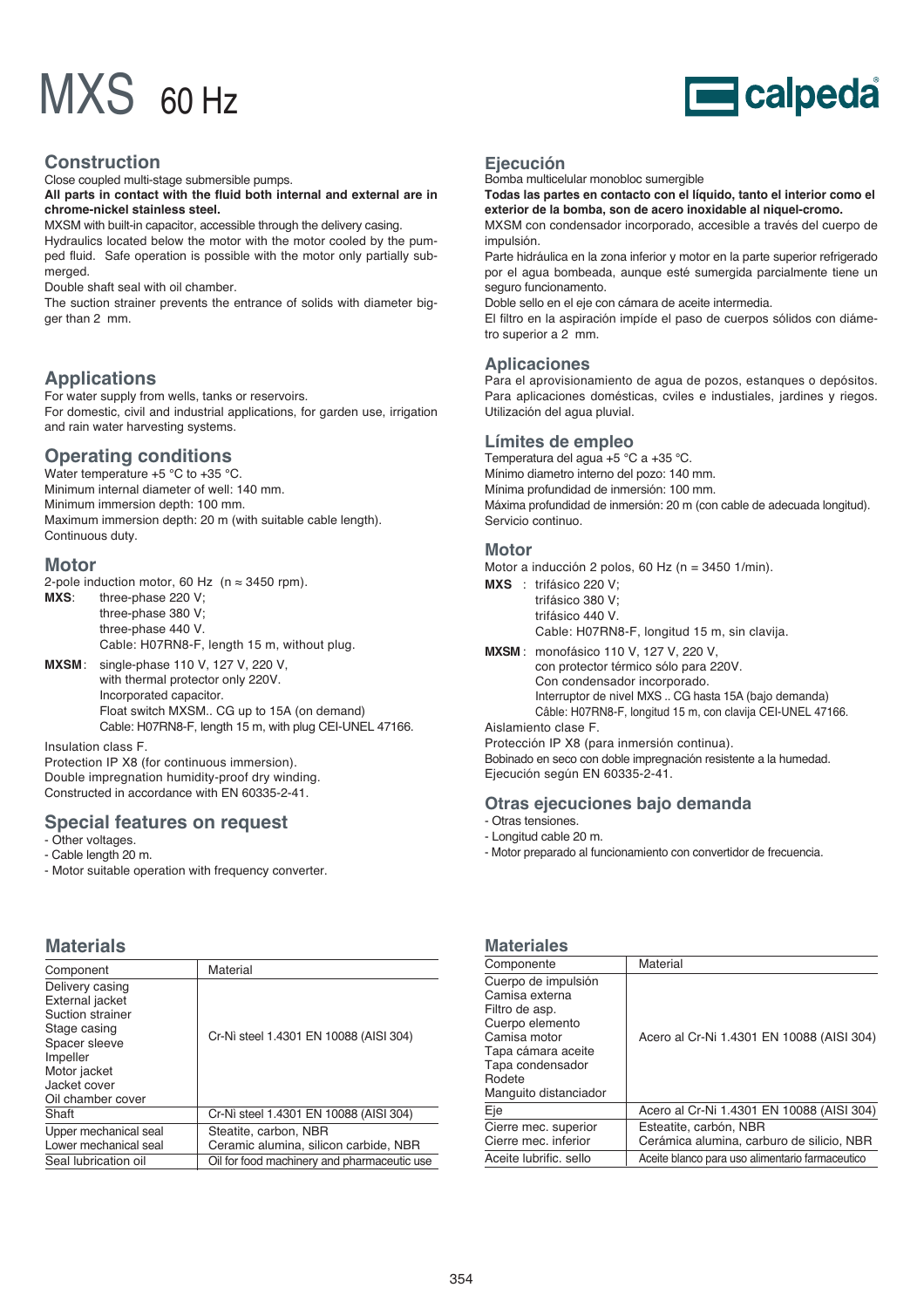

### **Performance - Prestaciones n ≈ 3450 rpm**

| $3 \sim$          | $\sim$             | P <sub>2</sub> |     | $m^3/h$<br>Q   |      |      | .5   | 2    | 2.5  | 3    | 3,5  | 4    | 4.5          |      |
|-------------------|--------------------|----------------|-----|----------------|------|------|------|------|------|------|------|------|--------------|------|
|                   |                    | kW             | HP  | l/min          |      | 16.6 | 25   | 33.3 | 41.6 | 50   | 58.3 | 66.6 | 75           | 83.3 |
| <b>MXS 302-60</b> | <b>MXSM 302-60</b> | 0.45           | 0,6 |                | 32   | 30,7 | 29.3 | 27.7 | 25.7 | 23.7 | 21.3 | 19.3 | 16.7         | 14   |
| <b>MXS 303-60</b> | <b>MXSM 303-60</b> | 0.75           |     |                | 48.5 | 46   | 44   | 41.5 | 38.5 | 35.5 | 32   | 29   | 25           | 21   |
| <b>MXS 304-60</b> | <b>MXSM 304-60</b> | 0.9            | 1,2 | H <sub>m</sub> | 64.5 | 61   | 59   | 56   | 52,7 | 49   | 45   | 40,3 | 35.3         | 30   |
| <b>MXS 305-60</b> | <b>MXSM 305-60</b> | 1,1            | l.5 |                | 81   |      | 74   | 70   | 65,5 | 60.5 | 55   | 49,5 | 43           | 36,5 |
| <b>MXS 306-60</b> | <b>MXSM 306-60</b> | 1,1            | 1.5 |                | 95   | 91   | 87   | 82   | 76.5 | 70.5 | 64   | 57   | 50           | 42   |
| <b>MXS 307-60</b> | <b>MXSM 307-60</b> | .5             | ◠   |                | 113  | 107  | 103  | 98   | 92   | 85   | 78   | 70   | $.5\,$<br>61 | 52.5 |

| $3 \sim$          | $\tilde{}$         | P <sub>2</sub> |                | $m^3/h$<br>Q   |     | 2,5  | 3    | 3,5  | 4    | 5    | 6    |      | 8    |      |
|-------------------|--------------------|----------------|----------------|----------------|-----|------|------|------|------|------|------|------|------|------|
|                   |                    | kW             | НP             | l/min          | 0   | 41.6 | 50   | 58,3 | 66,6 | 83,3 | 100  | 116  | 133  | 150  |
| <b>MXS 502-60</b> | <b>MXSM 502-60</b> | 0,75           |                |                | 32  | 29   | 28,3 | 27.7 | 26.7 | 24.7 | 22   | 19,3 | 16   | 11,3 |
| <b>MXS 503-60</b> | <b>MXSM 503-60</b> | 0,9            | 1,2            |                | 48  | 43,5 | 42,5 | 41,5 | 40   | 37   | 33   | 29   | 24   | $-1$ |
| <b>MXS 504-60</b> | <b>MXSM 504-60</b> | $\cdot$ 1      | .5             |                | 64  | 59   | 57.5 | 56   | 54   | 50   | 45   | 40   | 33   | 24   |
| <b>MXS 505-60</b> | <b>MXSM 505-60</b> | .5             | $\overline{2}$ | H <sub>m</sub> | 80  | 73.8 | 71.9 | 70   | 67.5 | 62.5 | 56.3 | 50   | 41,3 | 30   |
| <b>MXS 506-60</b> |                    | 2,2            | 3              |                | 98  | 88.5 | 86   | 83.5 | 80.5 | 74.5 | 67.5 | 58.5 | 47   | 33,5 |
| <b>MXS 507-60</b> |                    | 2.2            | c<br>o         |                | 114 | 105  | 103  | 100  | 97   | 91   | 84   | 75   | 63   | 47   |

| $3\sim$           | $\sim$             | P <sub>2</sub> |     | $m^3/h$<br>Q   |     | 5    | 6,5  | 8    | 10   |      | 12   | 13   | 14   | 15  |
|-------------------|--------------------|----------------|-----|----------------|-----|------|------|------|------|------|------|------|------|-----|
|                   |                    | kW             | НP  | l/min          |     | 83,3 | 108  | 133  | 166  | 183  | 200  | 216  | 233  | 250 |
| <b>MXS 902-60</b> | <b>MXSM 902-60</b> | .5             | 2   |                | 34  | 29   | 27,5 | 26   | 23   | 21   | 19   | 17   | 14,5 | 12  |
| <b>MXS 903-60</b> | <b>MXSM 903-60</b> | .8             | 2,5 |                | 50  | 45   | 43,2 | 40.8 | 37.2 | 34.8 | 31.8 | 28.8 | 25,2 | 21  |
| <b>MXS 904-60</b> |                    | 2,2            | 3   | H <sub>m</sub> | 67  | 60   | 57,6 | 54,4 | 49,6 | 46,4 | 42,4 | 38,4 | 33,6 | 28  |
| <b>MXS 905-60</b> |                    | ∘<br>ٿ         | 4   |                | 84  | 75   | 72   | 68   | 62   | 58   | 53   | 48   | 42   | 35  |
| <b>MXS 906-60</b> |                    | ີ<br>◡         | 4   |                | 101 | 90   | 86,5 | 81,5 | 74,5 | 69,5 | 63,5 | 57,5 | 50,5 | 42  |

P2 Rated motor power output. Potencia nominal del motor.

Test results with clean cold water, without gas content. Resultados de las prubas con agua fría y limpia, sin gas. Tolerances according to UNI EN ISO 9906:2012. Tolerancias según UNI EN ISO 9906:2012.

# **Rated currents - Intensidades nominales**

|             |      |                |      |                       |      | single-phase - monofásico 1 $\sim$ |                |                       |       |
|-------------|------|----------------|------|-----------------------|------|------------------------------------|----------------|-----------------------|-------|
|             |      | P <sub>2</sub> |      | 220 V                 |      | 127 V                              | 110 V          |                       |       |
|             |      |                |      | Capacitor<br>Condens. |      | Capacitor<br>Condens.              |                | Capacitor<br>Condens. |       |
|             | kW   | HP             | IN A | 450 Vc                | IN A | 250 Vc                             | IN A           | 250 Vc                | IA/IN |
| MXSM 302-60 | 0,45 | 0,6            | 3,5  | 14 $\mu$ F            | 6,4  | $45 \mu F$                         | $\overline{7}$ | $60 \mu F$            | 3,2   |
| MXSM 303-60 | 0,75 | 1              | 5,6  | 20 µF                 | 9,7  | 70 µF                              | 11,2           | 80 µF                 | 3,8   |
| MXSM 304-60 | 0,9  | 1,2            | 7,2  | 20 µF                 | 12,5 | 70 µF                              | 14,4           | 80 µF                 | 3     |
| MXSM 305-60 | 1,1  | 1,5            | 8,6  | 30 µF                 |      |                                    |                |                       | 5,4   |
| MXSM 306-60 | 1,1  | 1,5            | 9,7  | 30 µF                 |      |                                    |                |                       | 4,8   |
| MXSM 307-60 | 1,5  | 2              | 14,4 | 35 µF                 |      |                                    |                |                       | 4,3   |
| MXSM 502-60 | 0,75 | 1              | 5,6  | $20 \mu F$            | 9,7  | 70 µF                              | 11,2           | 80 µF                 | 3,8   |
| MXSM 503-60 | 0,9  | 1,2            | 7,2  | $20 \mu F$            | 12,5 | 70 µF                              | 14,4           | $80 \mu F$            | 3     |
| MXSM 504-60 | 1,1  | 1,5            | 9,7  | 30 µF                 |      |                                    |                |                       | 4,8   |
| MXSM 505-60 | 1,5  | 2              | 14,4 | 35 µF                 |      |                                    |                |                       | 4,3   |
|             |      |                |      |                       |      |                                    |                |                       |       |
| MXSM 902-60 | 1,5  | $\overline{2}$ | 14,4 | $35 \mu F$            | ٠    | ٠                                  | ۰              |                       | 4,8   |
| MXSM 903-60 | 1,8  | 2,5            | 14,4 | $35 \mu F$            |      |                                    |                |                       | 4,3   |
|             |      |                |      |                       |      |                                    |                |                       |       |
|             |      |                |      |                       |      |                                    |                |                       |       |
|             |      |                |      |                       |      |                                    |                |                       |       |

|            |      | P <sub>2</sub> | three-phase - trifásico |       |       |              |
|------------|------|----------------|-------------------------|-------|-------|--------------|
|            |      |                | 220 V                   | 380 V | 440 V |              |
|            | kW   | HP             | IN A                    | IN A  | IN A  | <b>IA/IN</b> |
| MXS 302-60 | 0,45 | 0,6            | 2,6                     | 1,5   | 1,3   | 3,7          |
| MXS 303-60 | 0,75 | 1              | 3,3                     | 1,9   | 1,6   | 3,4          |
| MXS 304-60 | 0,9  | 1,2            | 4,5                     | 2,6   | 2,2   | 4            |
| MXS 305-60 | 1,1  | 1,5            | 5,6                     | 3,2   | 2,8   | 7,3          |
| MXS 306-60 | 1,1  | 1,5            | 6,1                     | 3,5   | 3,0   | 6,7          |
| MXS 307-60 | 1,5  | 2              | 8,5                     | 4,9   | 4,2   | 7,3          |
| MXS 502-60 | 0,75 | $\mathbf{1}$   | 3,3                     | 1,9   | 1,6   | 3,4          |
| MXS 503-60 | 0,9  | 1,2            | 4,5                     | 2,6   | 2,2   | 4            |
| MXS 504-60 | 1,1  | 1,5            | 6,1                     | 3,5   | 3,0   | 6,7          |
| MXS 505-60 | 1,5  | 2              | 8,5                     | 4,9   | 4,2   | 7,3          |
| MXS 506-60 | 2,2  | 3              | 9,5                     | 5,5   | 4,8   | 5,1          |
| MXS 507-60 | 2,2  | 3              | 11,2                    | 6,5   | 5,6   | 5,5          |
| MXS 902-60 | 1,5  | 2              | 6,1                     | 3,5   | 3,0   | 6,7          |
| MXS 903-60 | 1,8  | 2,5            | 8,5                     | 4,9   | 4,2   | 5,5          |
| MXS 904-60 | 2,2  | 3              | 11,2                    | 6,5   | 5,6   | 5,5          |
| MXS 905-60 | 3    | 4              | 14                      | 8,1   | 7,0   | 5,9          |
| MXS 906-60 | 3    | 4              |                         | 10,2  | 8,8   | 5,5          |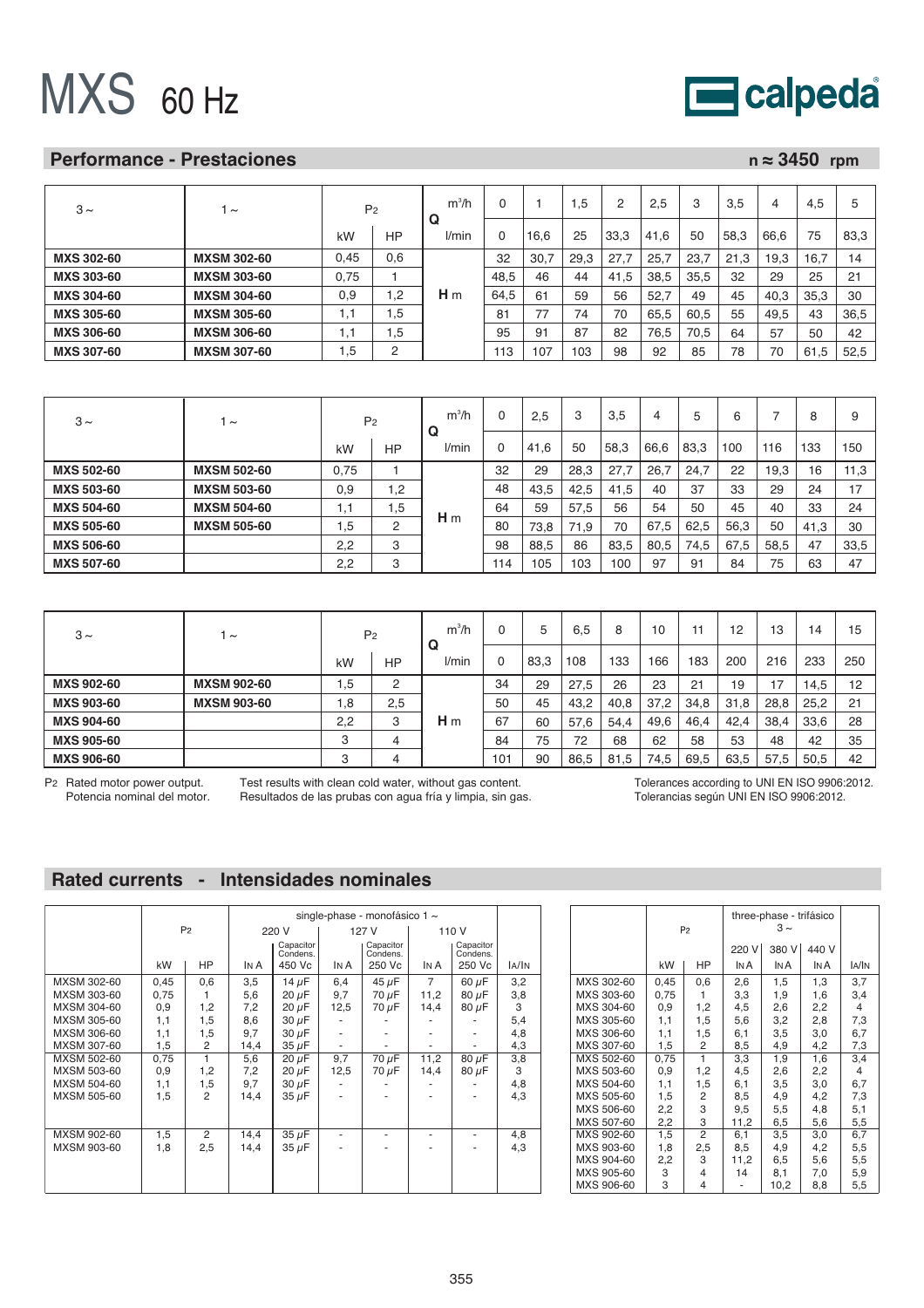

# **Dimensions and weights - Dimensiones y pesos**



| Weights with cable length: 15 m |
|---------------------------------|
|                                 |

**Pesos** con longitud de cable: 15 m

| Pump                     |       |            |                          | Cavo H07RN8-F |          |       |                    |             |       |  |  |
|--------------------------|-------|------------|--------------------------|---------------|----------|-------|--------------------|-------------|-------|--|--|
| Bomba                    | fM    |            | kg                       |               | $3 \sim$ |       | $1 \sim$           |             |       |  |  |
|                          | mm    | <b>MXS</b> | <b>MXSM</b>              | 220V          | 380V     | 440V  | 220V               | <b>127V</b> | 110V  |  |  |
| MXS 302-60 - MXSM 302-60 | 440,5 | 12,3       | 13,3                     | 4G1           | 4G1      | 4G1   | 3G1                | 3G1         | 3G1   |  |  |
| MXS 303-60 - MXSM 303-60 | 503,5 | 14,5       | 16                       | 4G1           | 4G1      | 4G1   | 3G1                | 3G1.5       | 3G2.5 |  |  |
| MXS 304-60 - MXSM 304-60 | 528,5 | 15,5       | 16,5                     | 4G1           | 4G1      | 4G1   | 3G1,5              | 3G2.5       | 3G2.5 |  |  |
| MXS 305-60 - MXSM 305-60 | 597,5 | 17,3       | 18,8                     | 4G1           | 4G1      | 4G1   | 3G1,5              |             |       |  |  |
| MXS 306-60 - MXSM 306-60 | 621,5 | 17,5       | 19                       | 4G1           | 4G1      | 4G1   | 3G1,5              | -           |       |  |  |
| MXS 307-60 - MXSM 307-60 | 670,5 | 20         | 21,5                     | 4G1,5         | 4G1      | 4G1   | 3G2,5              | -           |       |  |  |
| MXS 502-60 - MXSM 502-60 | 455,5 | 14,3       | 15,3                     | 4G1           | 4G1      | 4G1   | 3G1                | 3G1.5       | 3G2.5 |  |  |
| MXS 503-60 - MXSM 503-60 | 503,5 | 15,3       | 16,3                     | 4G1           | 4G1      | 4G1   | 3G1                | 3G2.5       | 3G2.5 |  |  |
| MXS 504-60 - MXSM 504-60 | 572,5 | 17         | 18,5                     | 4G1           | 4G1      | 4G1   | 3G1,5              |             |       |  |  |
| MXS 505-60 - MXSM 505-60 | 621,5 | 19,3       | 20,8                     | 4G1,5         | 4G1      | 4G1   | 3G <sub>2</sub> ,5 | ٠           |       |  |  |
| <b>MXS 506-60</b>        | 646,5 | 19,5       |                          | 4G1,5         | 4G1      | 4G1   |                    |             |       |  |  |
| <b>MXS 507-60</b>        | 694,5 | 21,5       | $\overline{\phantom{a}}$ | 4G2,5         | 4G1      | 4G1   | ٠                  |             |       |  |  |
| MXS 902-60 - MXSM 902-60 | 537,5 | 17,8       | 19,3                     | 4G1           | 4G1      | 4G1   | 3G1,5              | -           |       |  |  |
| MXS 903-60 - MXSM 903-60 | 592,5 | 20         | 21,5                     | 4G1.5         | 4G1      | 4G1   | 3G2,5              |             |       |  |  |
| <b>MXS 904-60</b>        | 646,5 | 22         |                          | 4G2,5         | 4G1      | 4G1   |                    |             |       |  |  |
| <b>MXS 905-60</b>        | 677,5 | 23,5       | ۰                        | 4G2,5         | 4G1.5    | 4G1,5 | ۰                  |             |       |  |  |
| <b>MXS 906-60</b>        | 732,5 | 26,5       |                          |               | 4G1.5    | 4G1,5 |                    |             |       |  |  |

**MXSM ... CG**  With float switch pump (on demand) con interruptor de nivel (bajo demanda)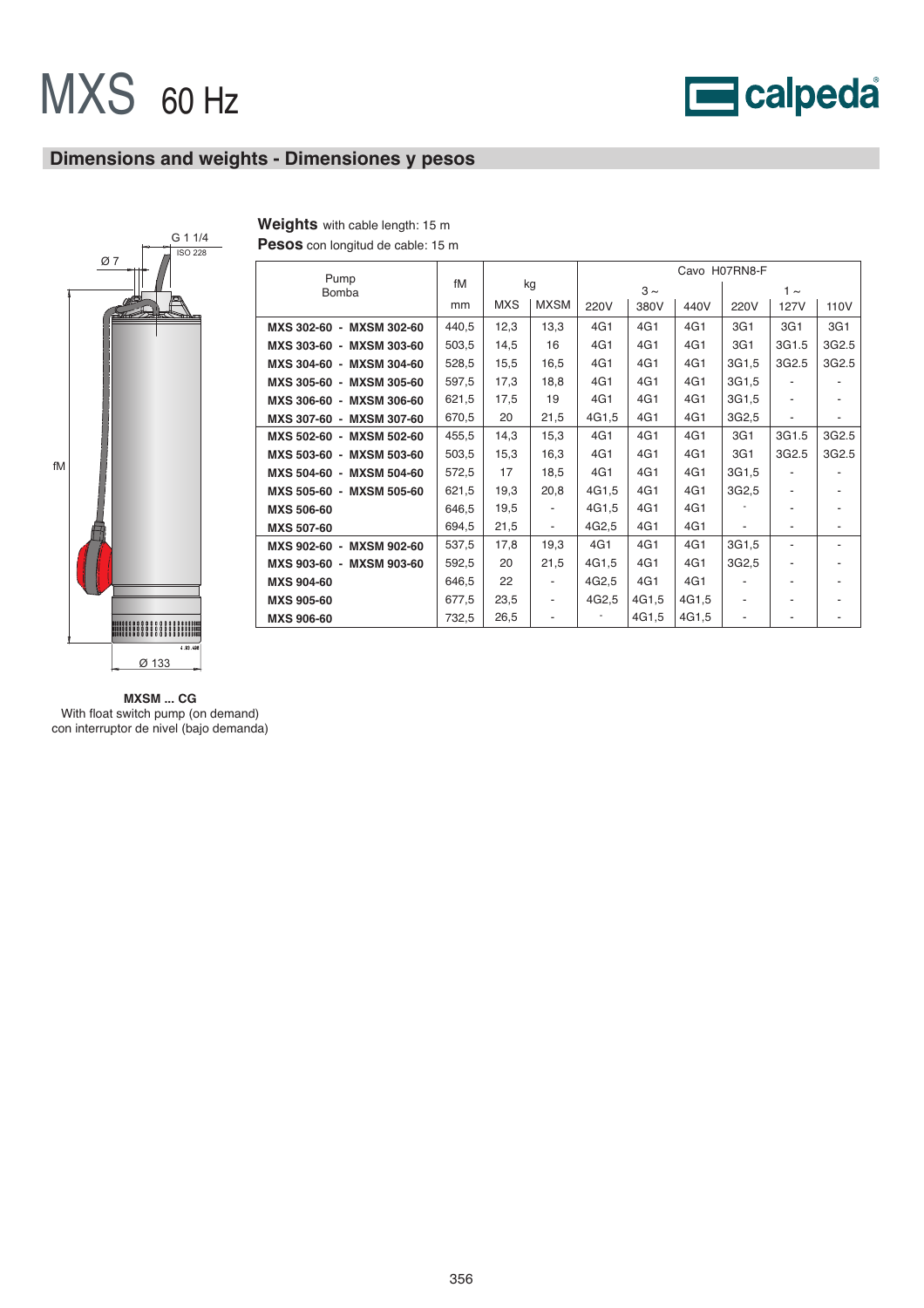# **E**calpeda

# **Characteristic curves - Curvas Características n ≈ 3450 rpm**